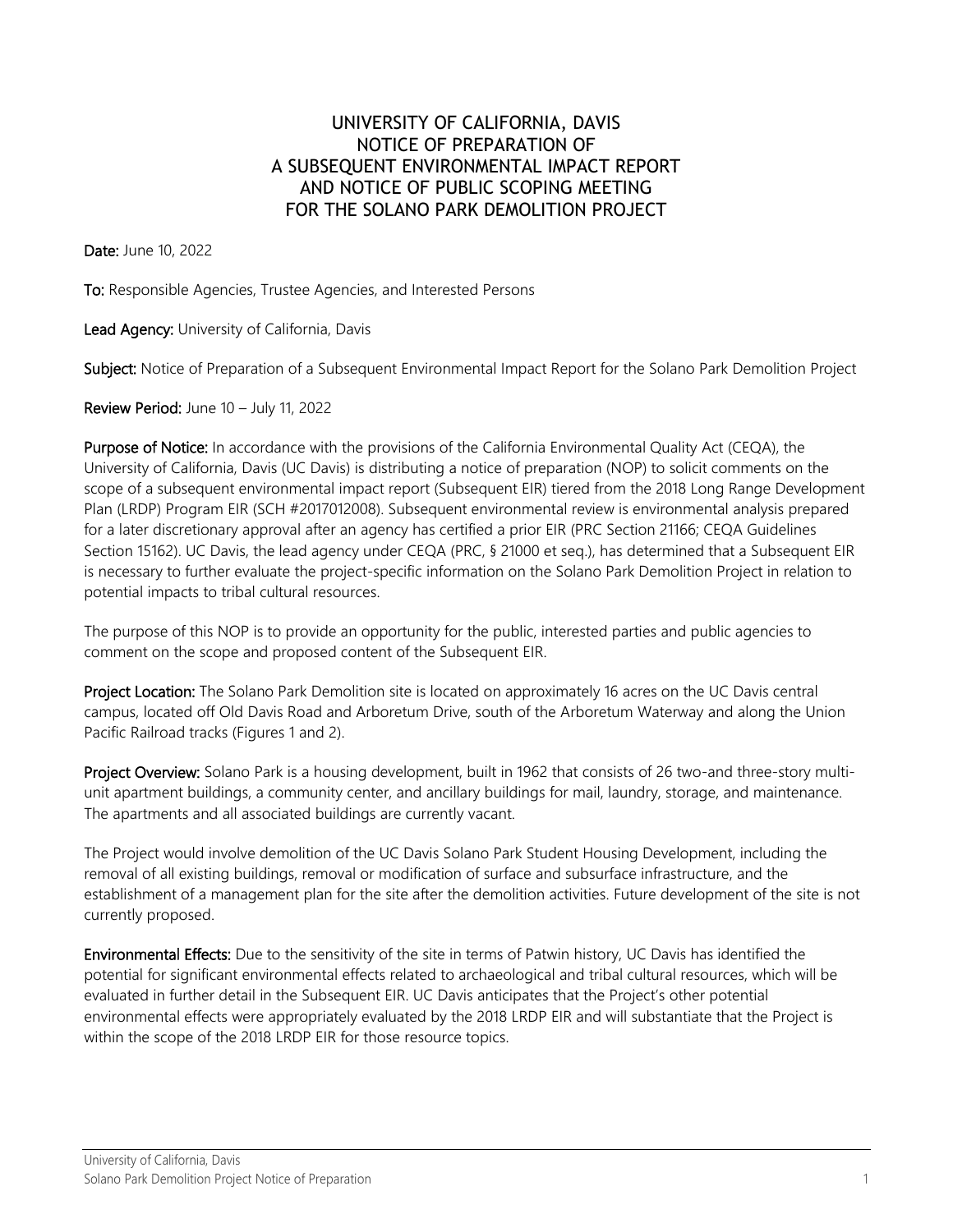

Source: Adapted by Ascent Environmental in 2022

## Figure 1 Regional Location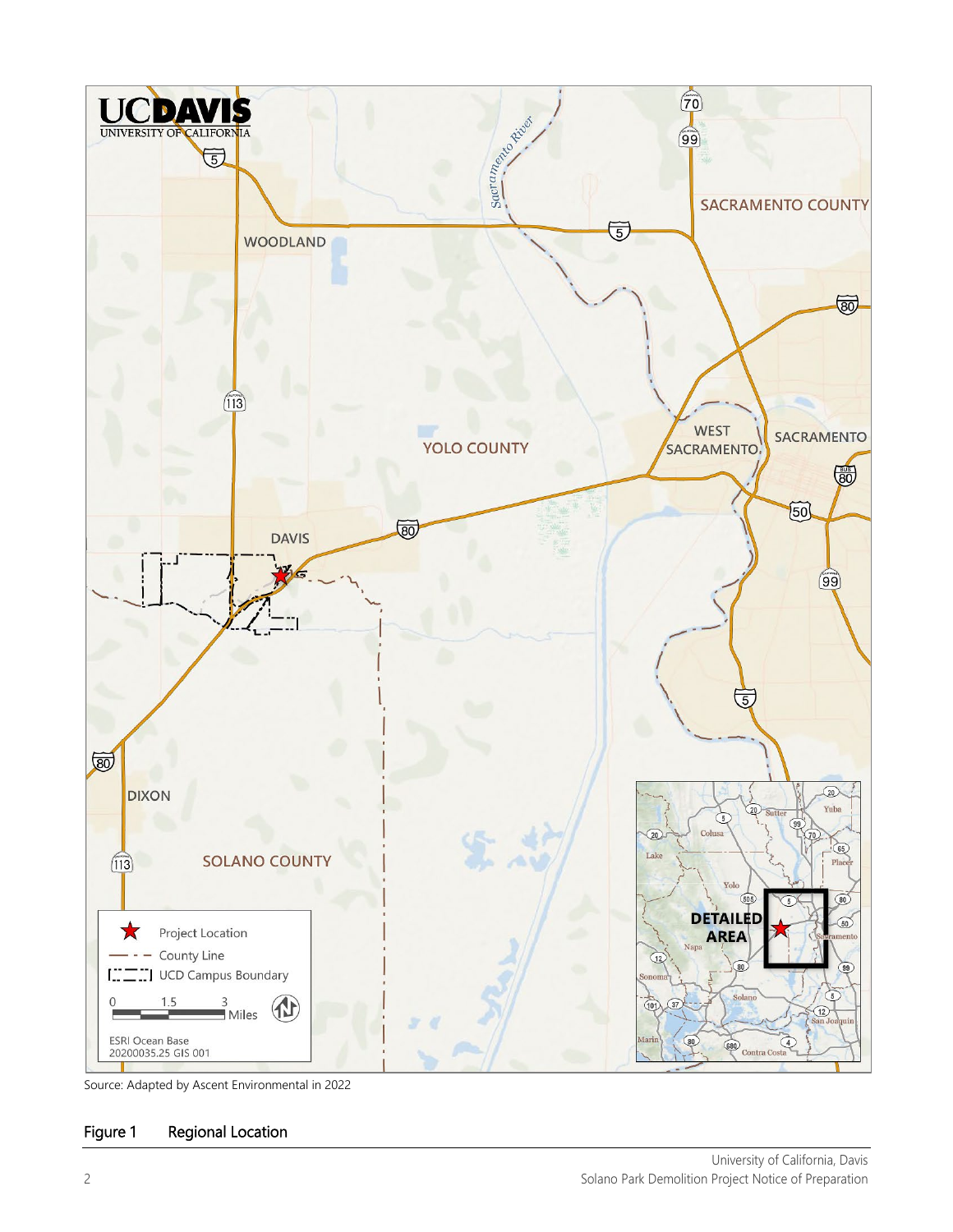

Source: Adapted by Ascent Environmental in 2022

## Figure 2 Site Location/Project Boundary